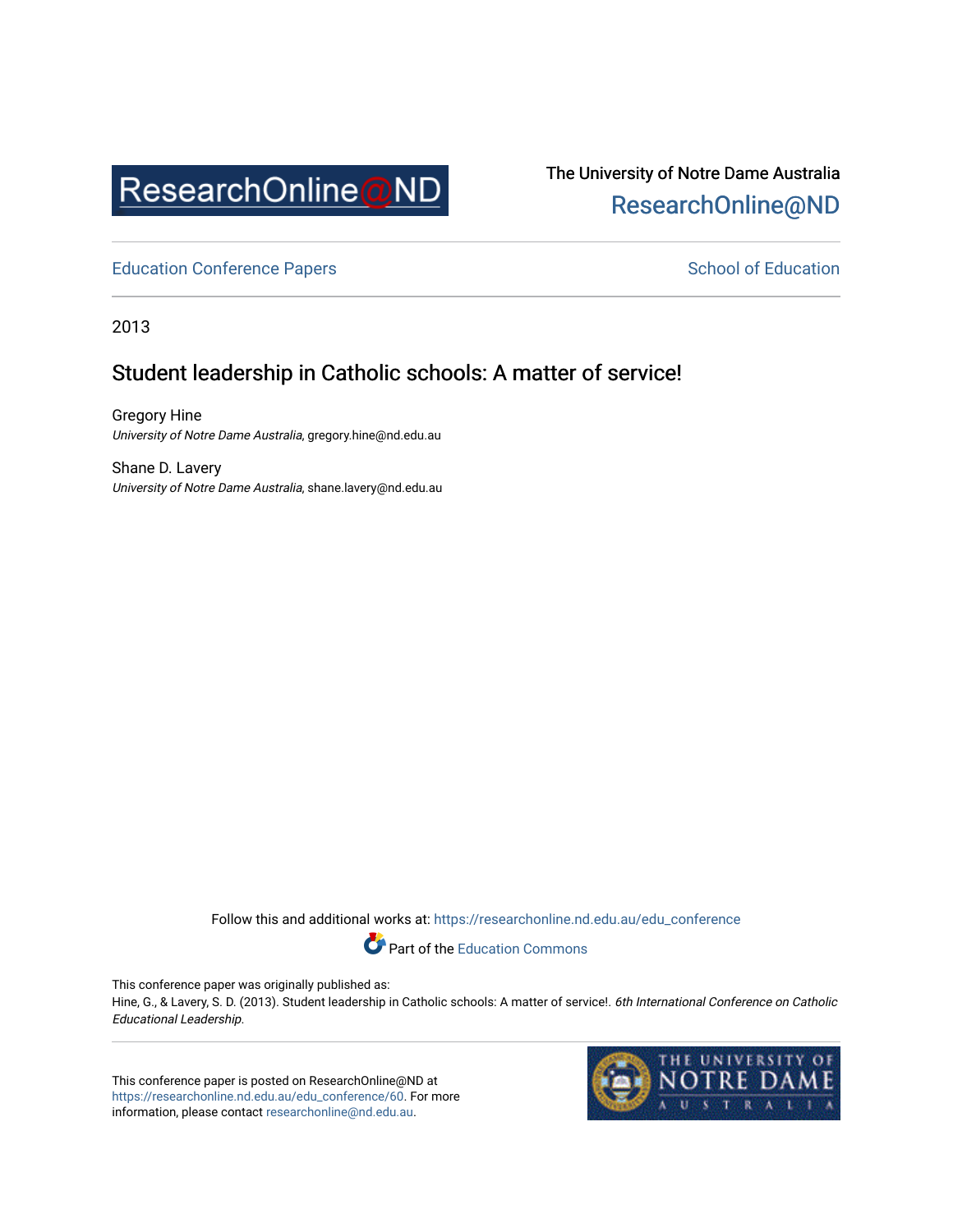# **STUDENT LEADERSHIP IN CATHOLIC SCHOOLS: A MATTER OF SERVICE!**

Gregory Hine, Ph.D. The University of Notre Dame Australia, Fremantle Campus

Assoc. Prof. Shane Lavery, Ed.D. The University of Notre Dame Australia, Fremantle Campus

Paper prepared for the 6<sup>th</sup> International Conference on Catholic Educational Leadership, Sydney, 12-14 August 2013.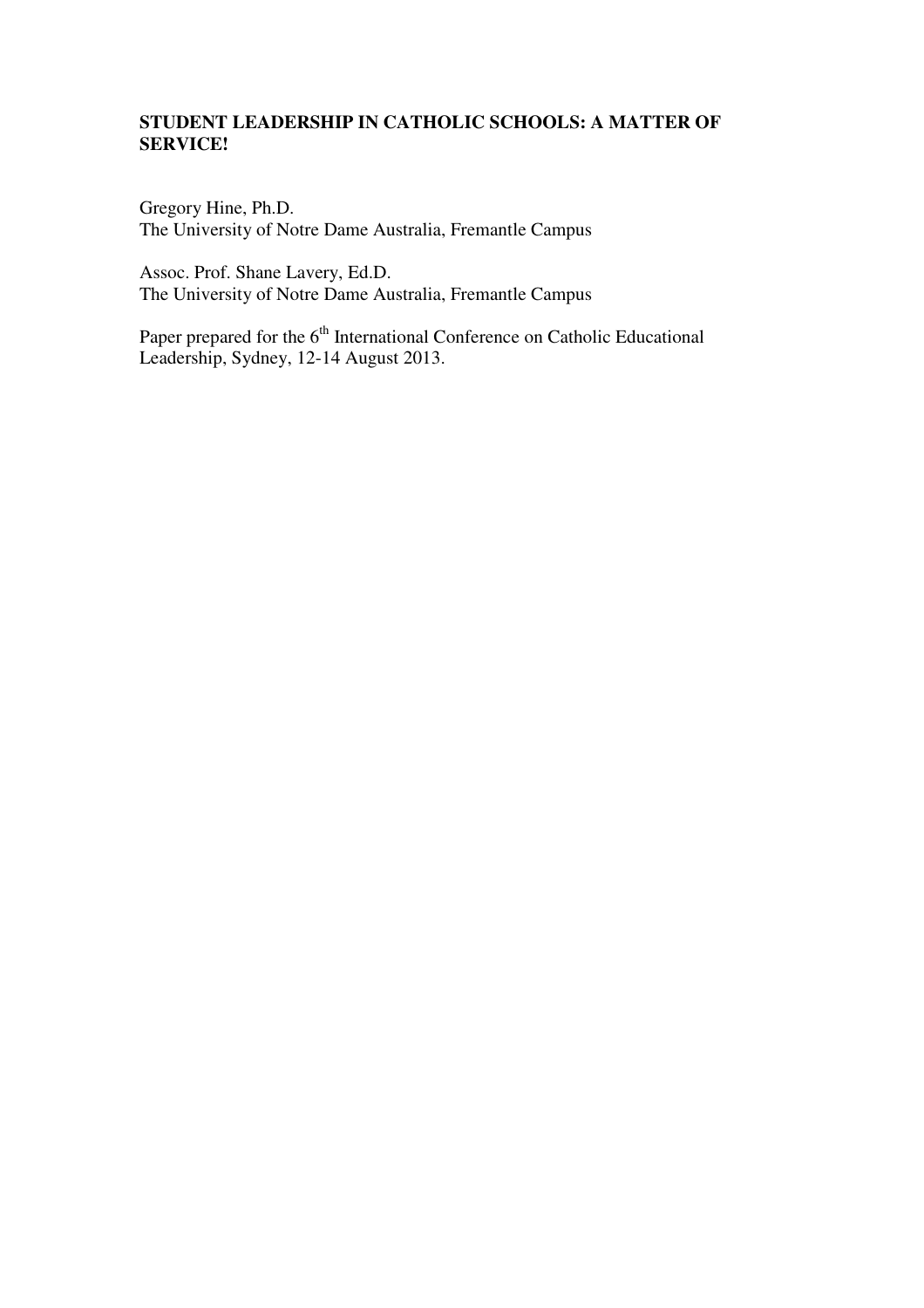# **Student Leadership in Catholic Schools: A Matter of Service! Introduction**

The promotion of leadership potential in students is not an option for Catholic schools. If Catholic schools profess to develop the whole person academically, religiously, socially and morally, then an important element of that development entails explicit promotion of leadership, not only in positional leaders, but also with the entire student cohort. Moreover, the days when the role of student leaders centred on organising the sausage sizzle, collecting the mission money and tidying up the classroom are long gone. Catholic schools have an obligation to foster a leadership model in young people that draws its inspiration from the life and death of Jesus of Nazareth. This paper explores the role of student leadership as one of service. It does so from the perspective of eight Catholic secondary school principals of schools situated in Perth, Western Australia. Key to this research is how these principals see student leadership actively operating in their schools.

#### **Conceptual Framework**

Four theoretical constructs form the conceptual framework underpinning this research into the place of servant leadership within student leadership development programs in Catholic schools. These constructs are: Christian leadership in Catholic schools, Student leadership in Catholic schools, Servant leadership, and the Role of the principal in developing student leaders. These theoretical constructs are now considered.

# *Student leadership in Catholic schools*

Student leadership within Catholic schools is a topic attracting increased attention (Hine, 2011; Lavery, 2002, 2007; McNae, 2011; Willmett, 1997). In a longitudinal study that engaged senior secondary school leaders, Hine (2011) outlined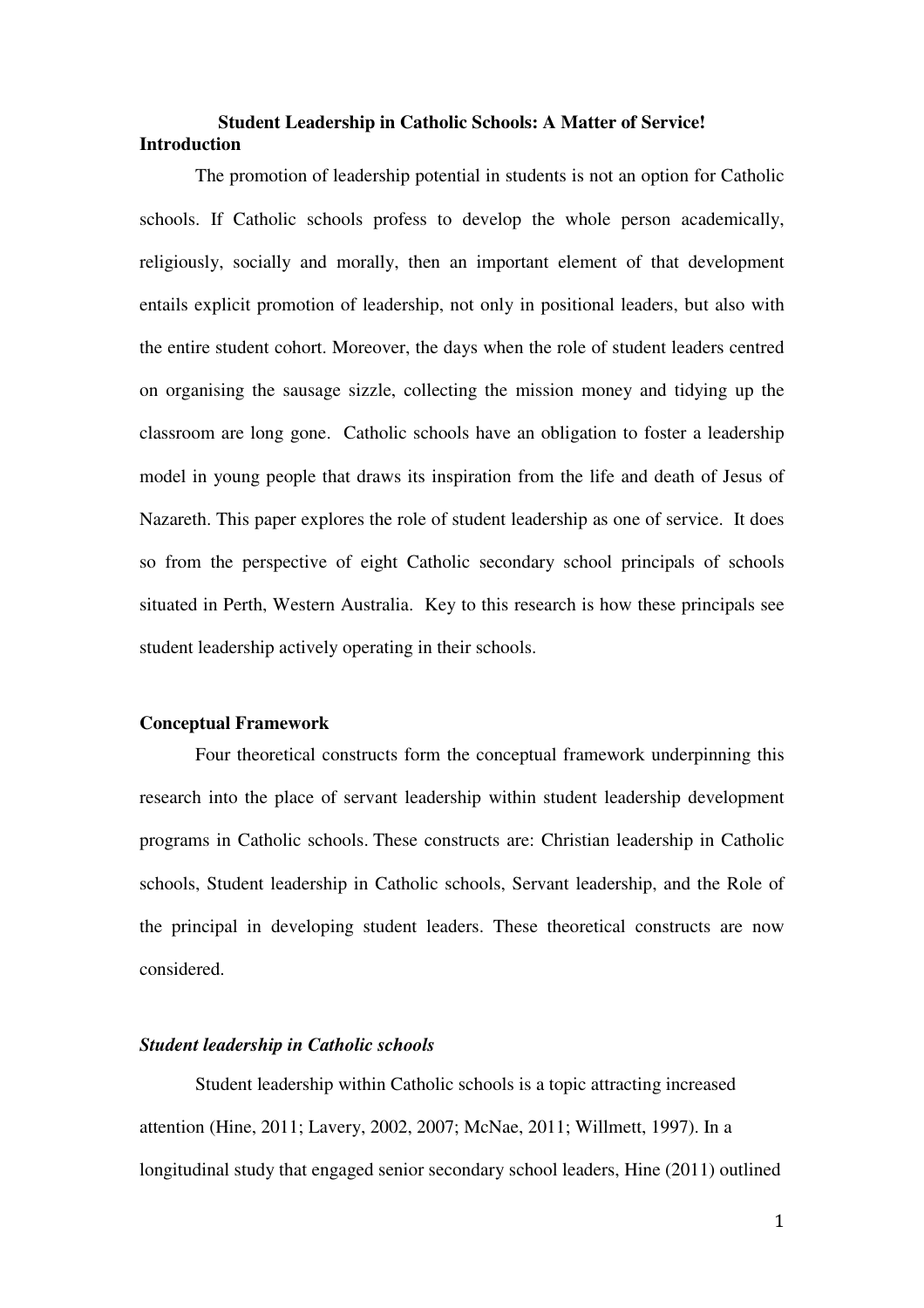various beneficial, personal outcomes for students participating in a leadership program. The chief benefit mentioned by staff and students was the acquisition and refinement of distinctive leadership skills. Moreover, during their leadership experience students were given the opportunity to learn and practise these skills during leadership training events, and afterwards further opportunities arose during the school year for these skills to be exercised and further. Similarly, research investigating the perceptions of secondary, female student leaders suggested that students believed leadership experiences were both valuable and necessary preparation for future leadership roles in professional practice and society (McNae).

Several commentators highlight the importance of student leadership in Catholic schools (Lavery, 2002; 2007; Lavery& Neidhart, 2003). Lavery (2002) argued that a worthwhile form of student leadership for a Catholic school, as well as a method to prepare student leaders, is through participation in service learning activities. A study of service-learning co-ordinators in Catholic schools in Western Australia (Lavery, 2007) found that student involvement in service-learning programs could have a range of implications for leadership development. This study indicated that:

service-learning experiences aid in the personal growth of students as future leaders by developing young men and women as leaders who would act with compassion and a strong sense of justice. (Lavery, 2007, p. 9)

Furthermore, the study underscored how participating in such programs promotes social awareness in students, assists with the formation of life skills, encourages the habit of giving, and has a positive effect on character enhancement. Lavery and Neidhart (2003) advocated a model of inclusive leadership whereby all senior students have a legitimate role in exercising leadership. These authors suggest that such an inclusive model would seek to involve all Year 12 students in leadership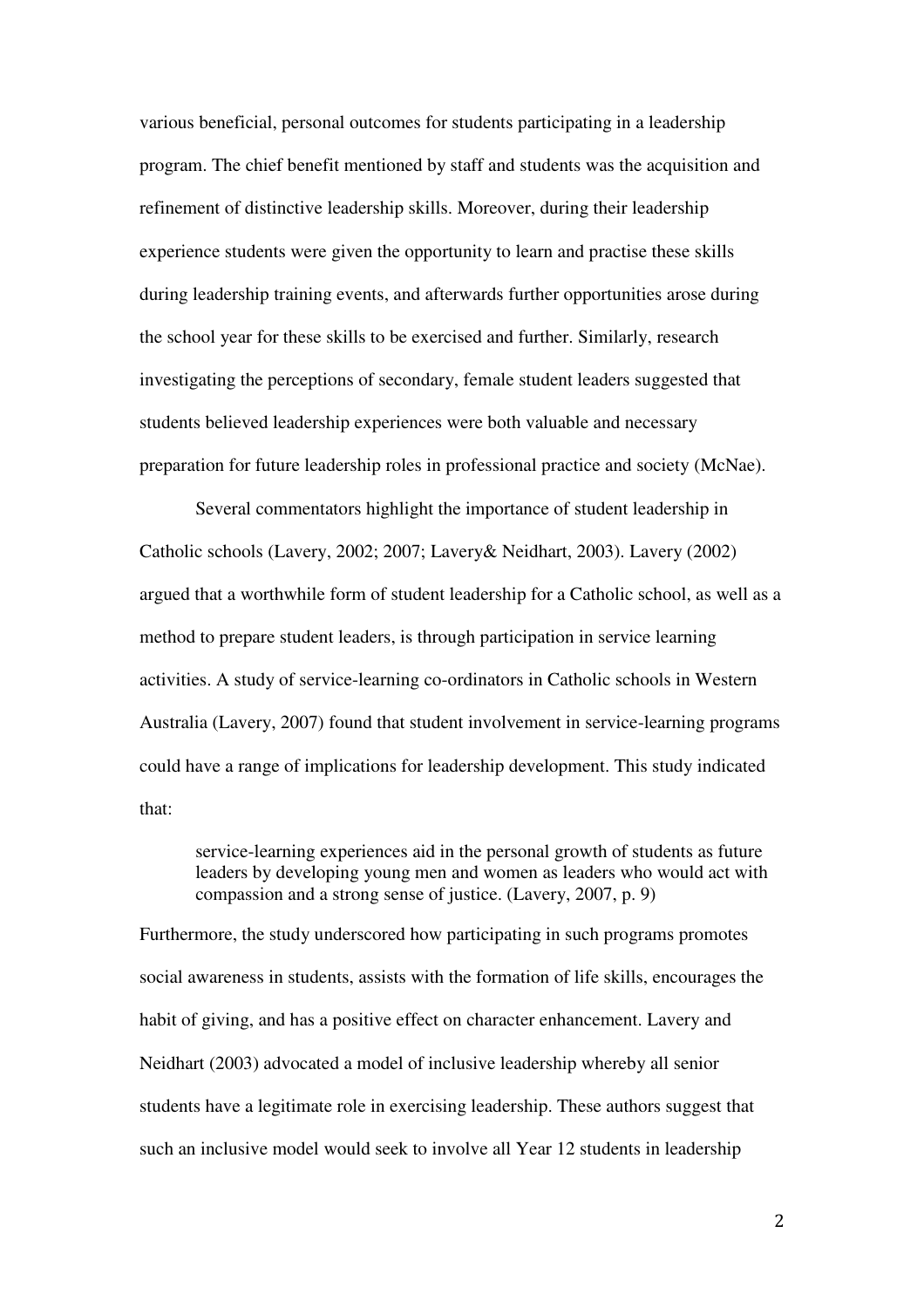training, not merely the elected leaders. Additionally, Lavery and Neidhart described how to actively involve all Year 12 students in leadership activities, and recommended that these school-based experiences are meaningful to the students and of value to the school community.

Willmett (1997) posed two arguments regarding student leadership

development in Catholic schools. First, "if student leadership is to be distinctive in a Catholic school then it will include an understanding of the dignity of each person and a recognition of people's potential" (p. 27). Second "direct involvement is necessary from the student body so that the leadership model is inclusive and open to all rather than the leadership group of school captains and prefects being hierarchically superior" (p. 28). Additionally he contended that:

consideration needs to be given to the student leadership process so that it does not disempower students at a young age by setting them apart. Support needs to be provided so that student leaders become skilful in engaging, encouraging and facilitating the student body so that the followers do not feel passive. (p. 28)

Willmett also emphasised the need for a school community to identify and develop

the practice of student leadership as ministry. He stressed that:

if service is understood to mean to bring out the potential in another person because of a belief in the dignity of each person, then the particular approach to student leadership...will need to be invitational, cooperative and collaborative. (p. 27)

#### *Christian leadership in Catholic schools*

Christian leadership draws its inspiration from the life, teachings, and ministry of

Jesus of Nazareth. Additionally, the leadership approach taught and modelled by

Jesus is one of service (Edwards, 1987; Jolley, 1997; Sofield & Kuhn, 1995; Tuohy &

Coghlan, 1999). The Sacred Congregation for Catholic Education provides insight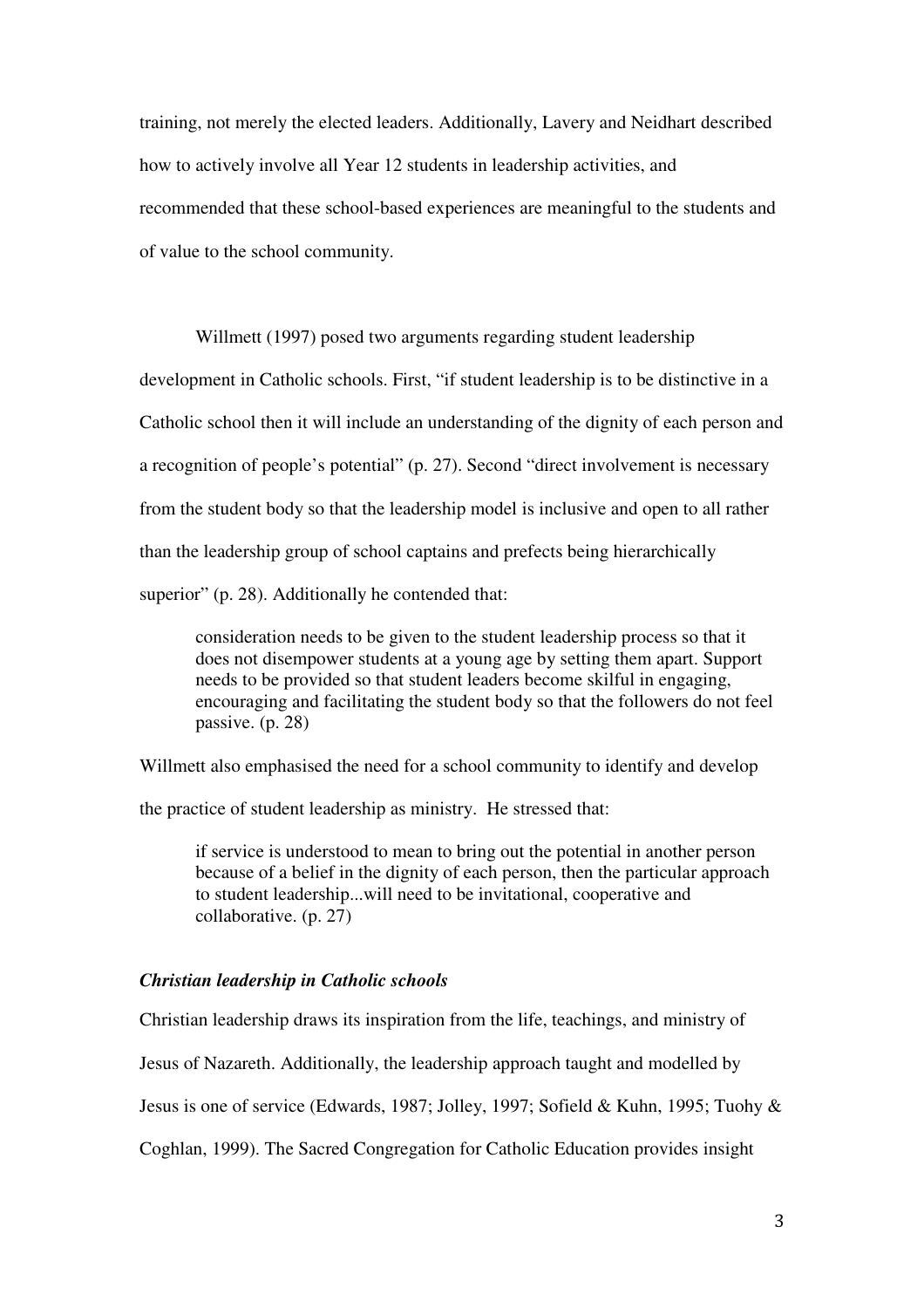into the purpose, significance, and character of Catholic schools where the tenets of Christian leadership can be applied. Additionally, four Church documents speak authoritatively about community, culture, and witness in relation to the task of Catholic education itself, and collectively provide a framework for Christ's model of leadership to operate within (The Declaration on Christian Education, 1965; The Catholic School, 1977; The Religious Dimension of Education in a Catholic School, 1988; The Catholic School on the Threshold of the Third Millenium, 1997). Collectively, the Church documents promote a unilateral message for school communities to train and develop young people within a culture of faith, illumined by the Gospel message. Furthermore, these documents called for all within Catholic school communities to develop a special relationship with Christ, and for those in positions of leadership within such institutions to model their leadership efforts on the servant approach preferred by Jesus.

More specifically, the Catholic Education Commission of Western Australia's Mandate Letter (2009) specifically states that those individuals who assume a position of leadership within Catholic school communities have a special role to perform, and that this role is one modelled on service. Moreover, as the Mandate Letter underscored, "for staff, parents and students, they are to reflect the Christ who came to serve rather than to be served" (p. 43). As all school leaders are called to embody the vision, values and outlook of the Catholic school, leadership through providing witness is critical for the effectiveness of the school community. In addition to recommending that a servant leadership style be the chosen model of leadership within Catholic schools, The Western Australian Bishops exhorted those leaders into a spirit of collaboration. Specifically, they note that

the contributions of our Catholic school leaders to the life and mission of the Church are examples of God's presence in our schools. We value their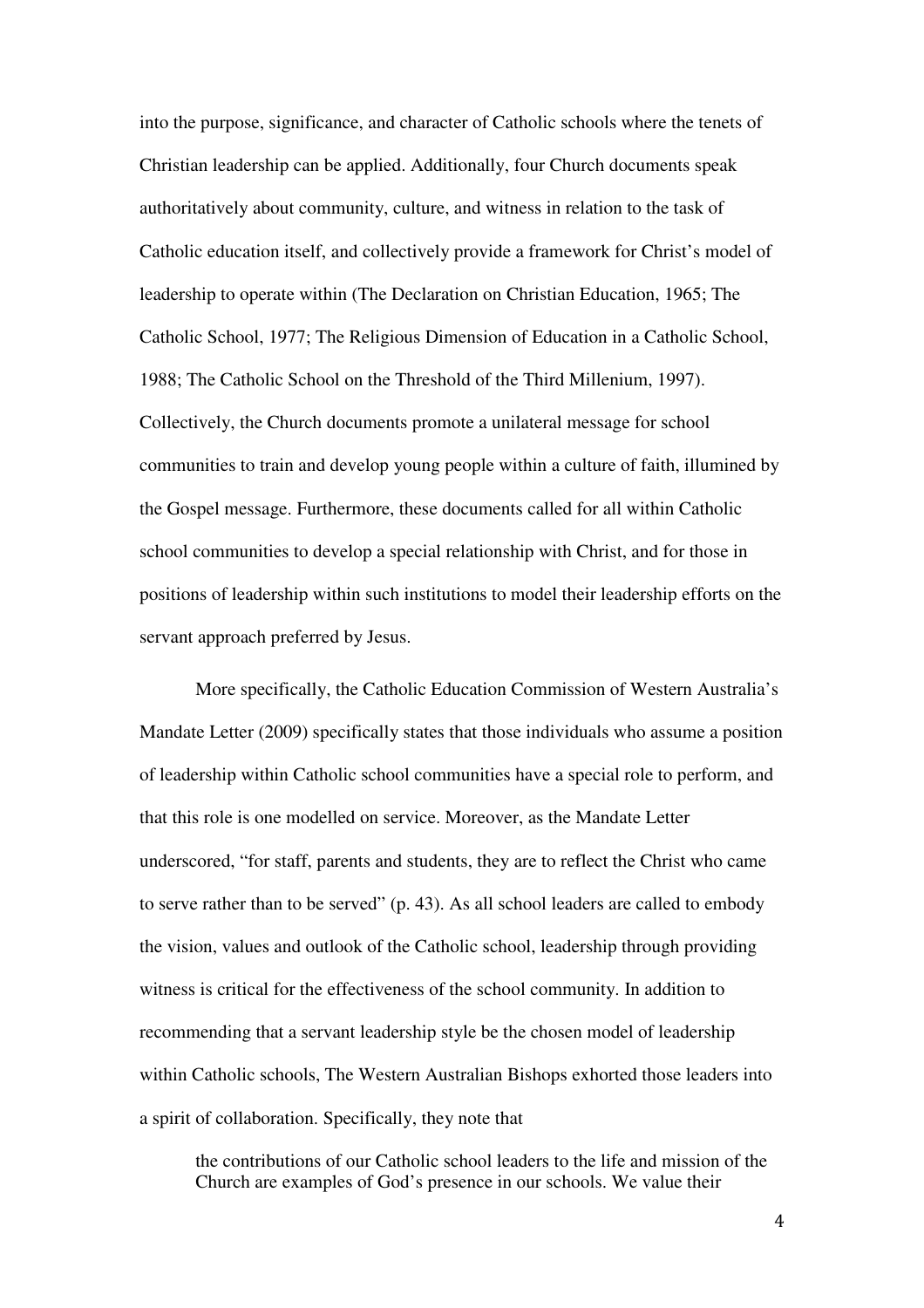generosity and willingness to collaborate with us in the fulfillment of our responsibilities regarding Catholic Schools (Mandate Letter, 2009, p. 43).

The servant leadership approach, therefore, is the recommended model of leadership for Catholic schools (McLaughlin, 1997; Neidhart, 1997; Whitehead & Whitehead, 1993) and those staff and students who undertake leadership positions within such institutions.

# *Servant leadership*

Considerable insight and development of the literature on servant leadership is attributed to Greenleaf (1977), who believed that effective leadership emerges from a desire to help others. From this notion, Greenleaf argued that servant leadership begins with the natural feeling that one wants to serve first before leading. Moreover, at the heart of such leadership is the expressed wish "to make sure that other people's highest priority needs are being served" (1977, p. 13). Greenleaf concluded by positing several questions that seek to ascertain the authenticity of servant leadership: "Do those being served grow as persons? Do they, while being served, become healthier, wiser, freer, more autonomous, more likely themselves to become servants?" (1977, p. 13). A third question sought to determine the future impact of one's leadership "on the least privileged in society; will they benefit, or, at least, not be further deprived?" (Greenleaf, p. 14) These questions once again reaffirm the central tenet of servant leadership to demonstrate care for and to nurture those within a group, organisation or society.

Perspectives on servant leadership, as Marzano, Waters and McNulty (2006) stated, "stand in sharp contrast to those theories (such as transactional leadership) that emphasise control or 'overseeing' those within the organisation" (p. 16). Furthermore,

5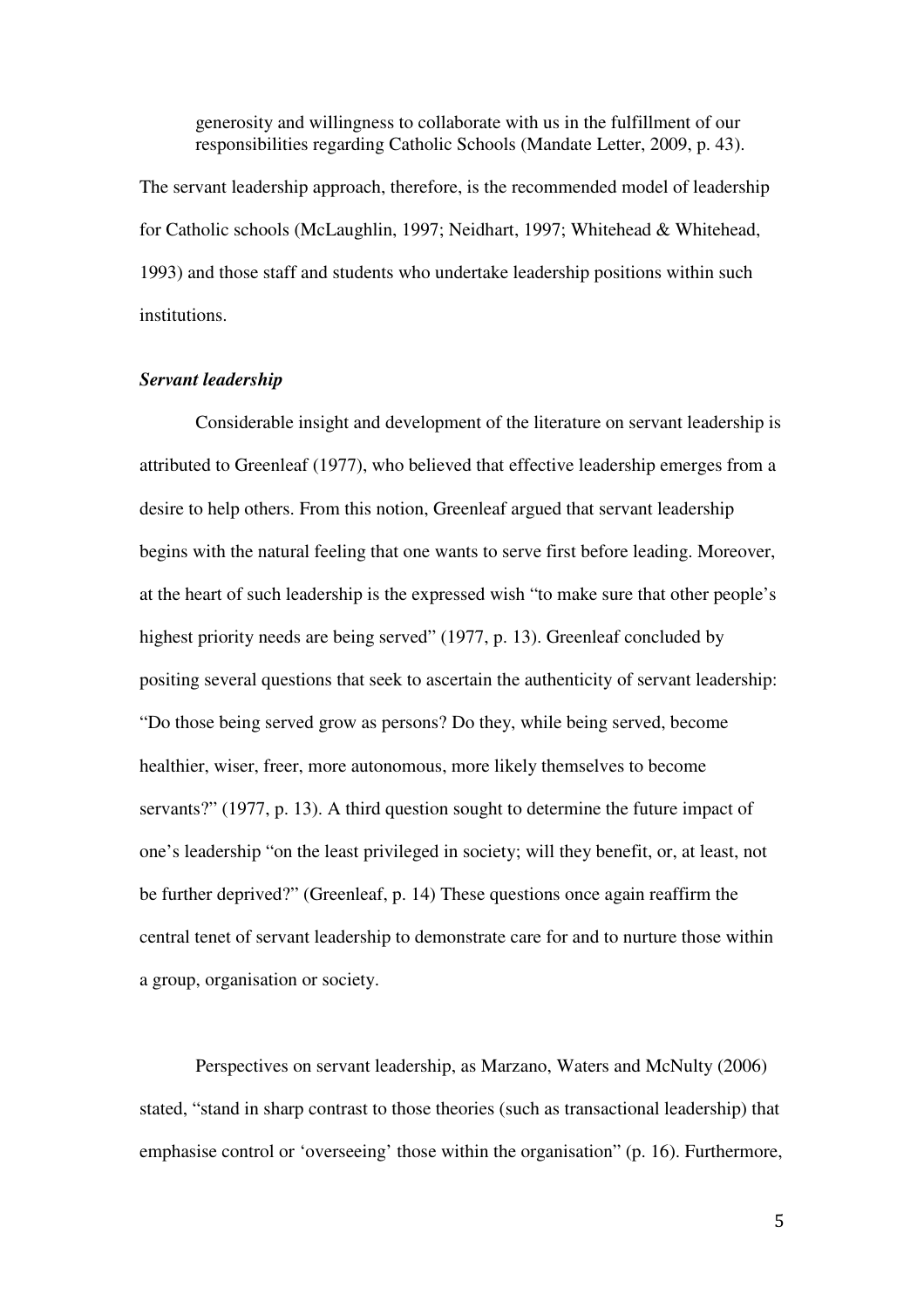servant leadership re-organises the position of the leader within the organisation; the servant leader is positioned at the centre of the organisation rather than occupying a position atop a hierarchy. Marzano, Waters and McNulty noted that this repositioning implies:

the servant leader is in contact with all aspects of the organisation and the individuals within in it as opposed to interacting with a few high-level managers who also occupy positions in the upper strata of the hierarachy. (p. 16)

Certain critical skills of servant leaders include understanding the personal needs of those within the organisation, healing wounds caused by conflict, being a steward of resources, developing the skills of others, and being an effective listener. According to Blanchard and Hodges (2005), there are two main roles of servant leadership. These include a visionary role and an implementation role; the former requires the leader to set the course and the destination, and the latter is concerned with the leader doing things right with a focus on serving. Lopez (1995) suggested some characteristics of servant leaders: "they express unlimited liability for others, they know self well, are holders of liberating vision, are users of persuasion, are builders of community, and use power ethically" (pp. 155-156). Eleven characteristics of servant leaders have been identified from Greenleaf's (1977) writing by various commentators. These traits characterise servant leaders as effective listeners, empathetic, healers, aware, persuasive, able to conceptualise well, possessing foresight, stewards, committed to the growth of others, willing to build community (Spears, 1988) and those who answer a calling (Barbuto & Wheeler, 2006). Consistent with the New Testament, servant leadership was the leadership style exemplified by Jesus of Nazareth (Mk 10:42-45; Mt 23:8-12; Lk 22:24-27; Jn 13:12- 17).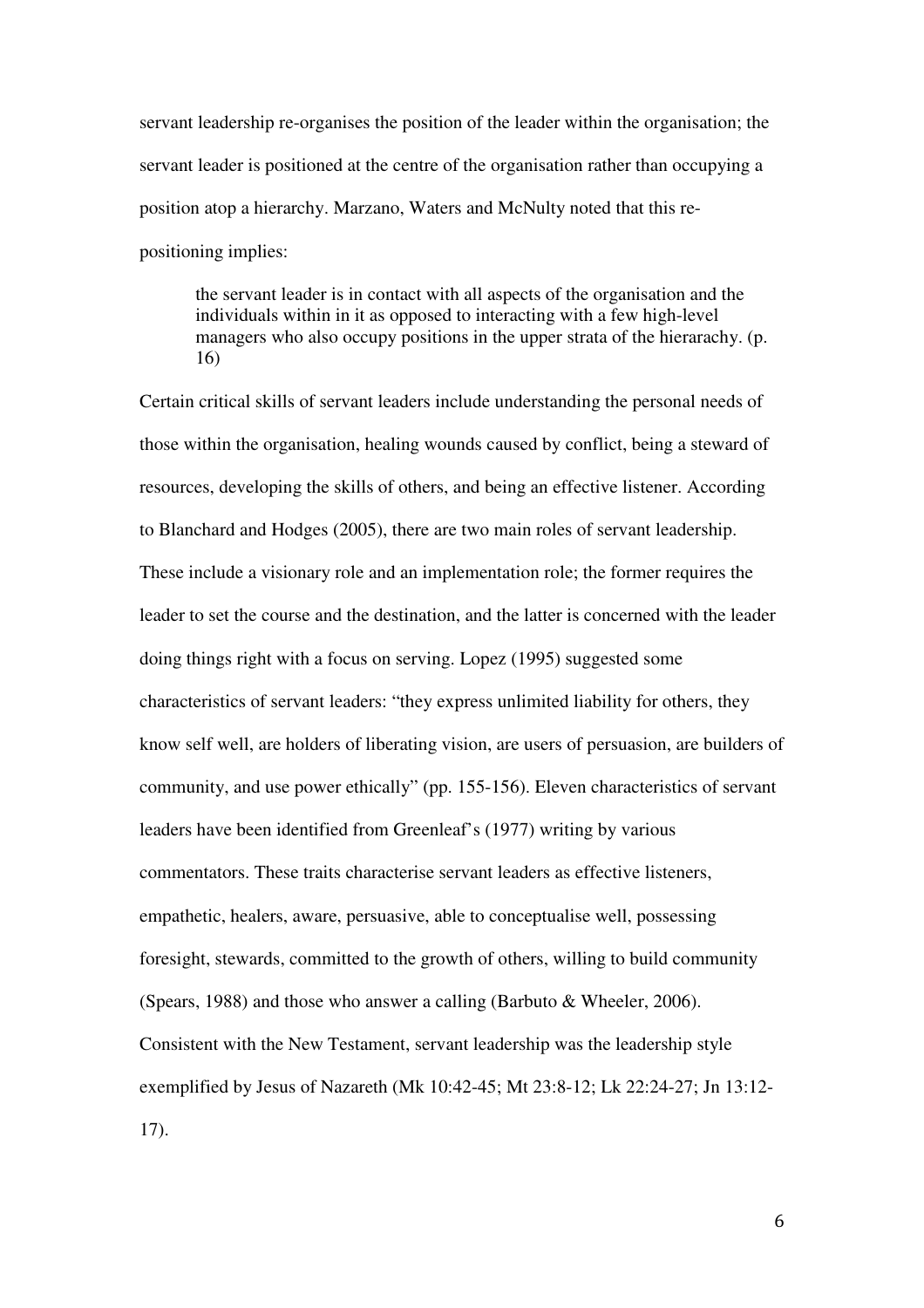### *Role of the principal in developing student leaders*

The involvement of the principal is pivotal to the development of student leadership within schools (Lavery & Hine, 2012). Such involvement can be direct, where the principal is personally engaged in leadership activities and works closely with student leaders. For example, some principals meet with their senior school leaders on a weekly basis (Lavery & Hine). Meeting and working with senior student leaders "allows even the busiest administrator to have a true pulse on the schools" (Lineburg & Gearheart, 2008, p. 4). Other principals may take a more indirect approach, empowering colleagues to engage with student leaders (Leo, 2006), while still taking an active interest in student leadership development. Both methods of involvement have merit. However, whatever the degree of involvement, whether direct or indirect, it is important the principal takes the lead in promoting the philosophical understanding of student leadership at his or her school. Such a philosophical understanding forms part of the responsibility of the principal as a visionary for implementing and sustaining initiatives that promote student development. The principal needs to ensure that the school's philosophy of student leadership reflects the values of the school. Ideally, the philosophy will embrace an inclusive policy that acknowledges and supports both students elected formally to leadership positions, as well as those students elected to formal leadership positions. In such a way the principal can play a critical role in fostering a culture of leadership within the school (Lavery & Hine).

### **Methodology**

This study into the notion of student leadership as service occurred in two phases. The initial phase involved research that the authors undertook in mid-2012,

7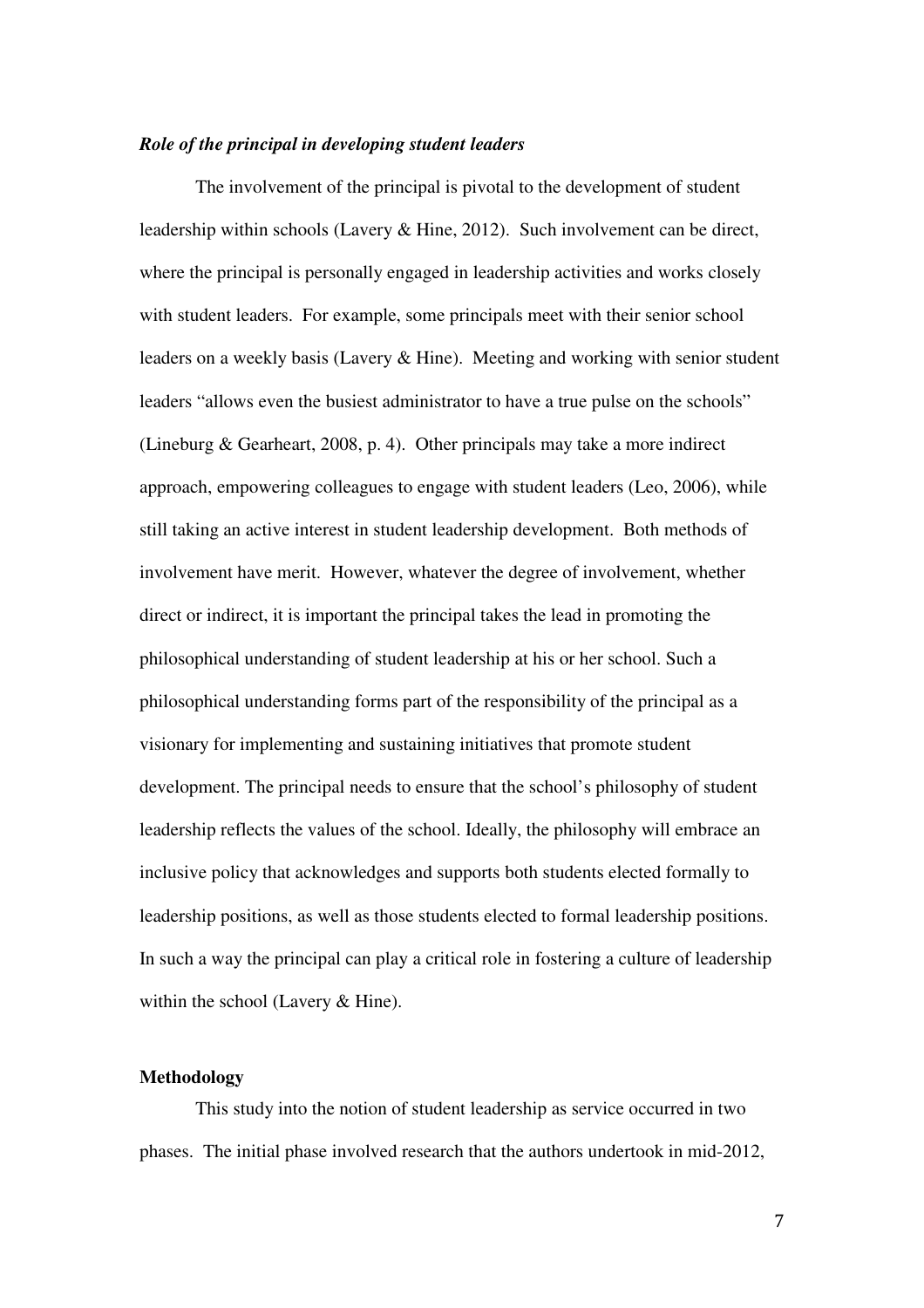the focus of which centred on the role of the Catholic secondary school principal in actively fostering student leadership. The research involved interviewing eight Catholic secondary school principals within the Perth metropolitan region. The second phase involved a follow-up study to interrogate the principals' responses to one of the interview questions: "What do you consider to be the most appropriate approach to student leadership within Catholic schools?" All eight principals had unequivocally answered that the most appropriate form of student leadership in Catholic schools embodied the preferred style of Jesus Christ, that of servant leadership.

# *Initial research*

 The initial research was interpretative in nature and used two qualitative research methods to collect data: semi-structured interviewing and researchergenerated field notes. The interviews were conducted on-site, and each interview lasted approximately 50-60 minutes. The eight principals were purposively selected to participate in the study due to the established student leadership programs at their schools, and the considerable place student leadership has within each of the school communities. Website information and personal contact with school leaders and teachers formed the basis for participant selection. There was an attempt to maximise the variation of sampling (Patton, 1990). Hence, the principals selected for this research included those from three coeducational schools, two boys' schools, and three girls' schools. Four of the principals were male and four were female. A summary of the participants is provided in Table 1.

Table 1 *Summary of the Participants*

School Male Male Female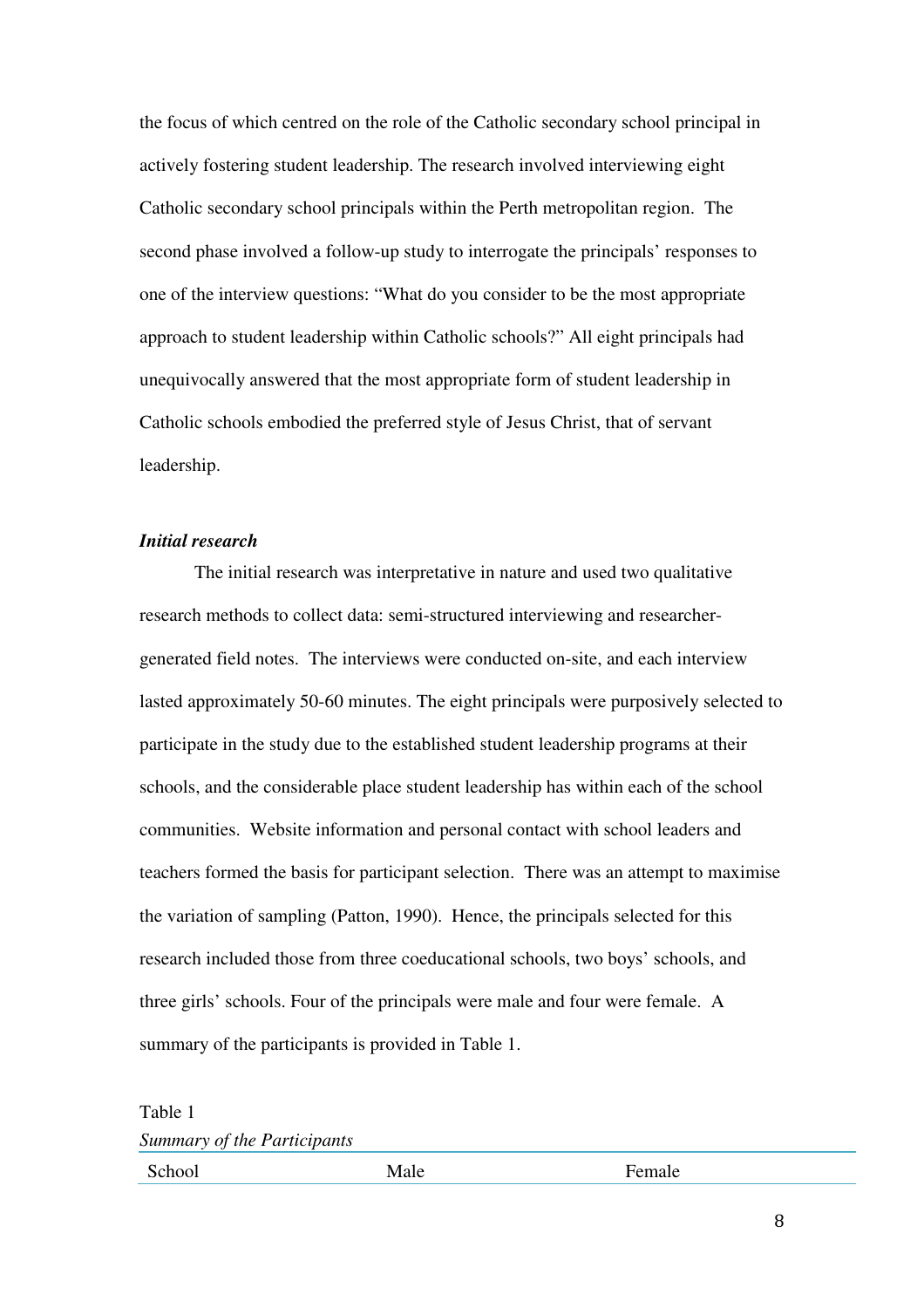| Co-educational |  |
|----------------|--|
| <b>Boys</b>    |  |
| Girls          |  |
|                |  |

The eight interviews were digitally recorded with the principals' permission, and the researchers took field notes during each interview. Interview transcription occurred after all interviews had taken place. Subsequently, each participant was offered a transcribed copy of the interview he or she participated in to check and verify that the conversation was accurately captured. Each copy was re-collected for safe storage.

# *Follow-up study*

In the initial study all eight principals had argued that the appropriate model of student leadership in Catholic schools was based on the Gospel understanding of service. The follow-up study aimed to explore those ways the principals perceived student leadership at their schools mirroring that of servant leadership. In late 2012, letters were sent to the eight principals inviting them to participate in a follow-up study involving two further questions (Table 2). To minimise disruption,

## Table 2

*Interview Questions*

- 1. How do student leaders at your college exemplify a servant leadership approach? (e.g. actions, characteristics, indicators, statements)
- 2. Is there anything else you would like to say about servant leadership regarding Catholic school student leadership activities?

and since the principals had already given generously of their time in the initial study, they were offered a choice in the way they might respond to the questions: (a) an onsite interview, (b) a phone interview, or (c) a written response. One principal opted for the on-site interview, two choose the phone interview, and five principals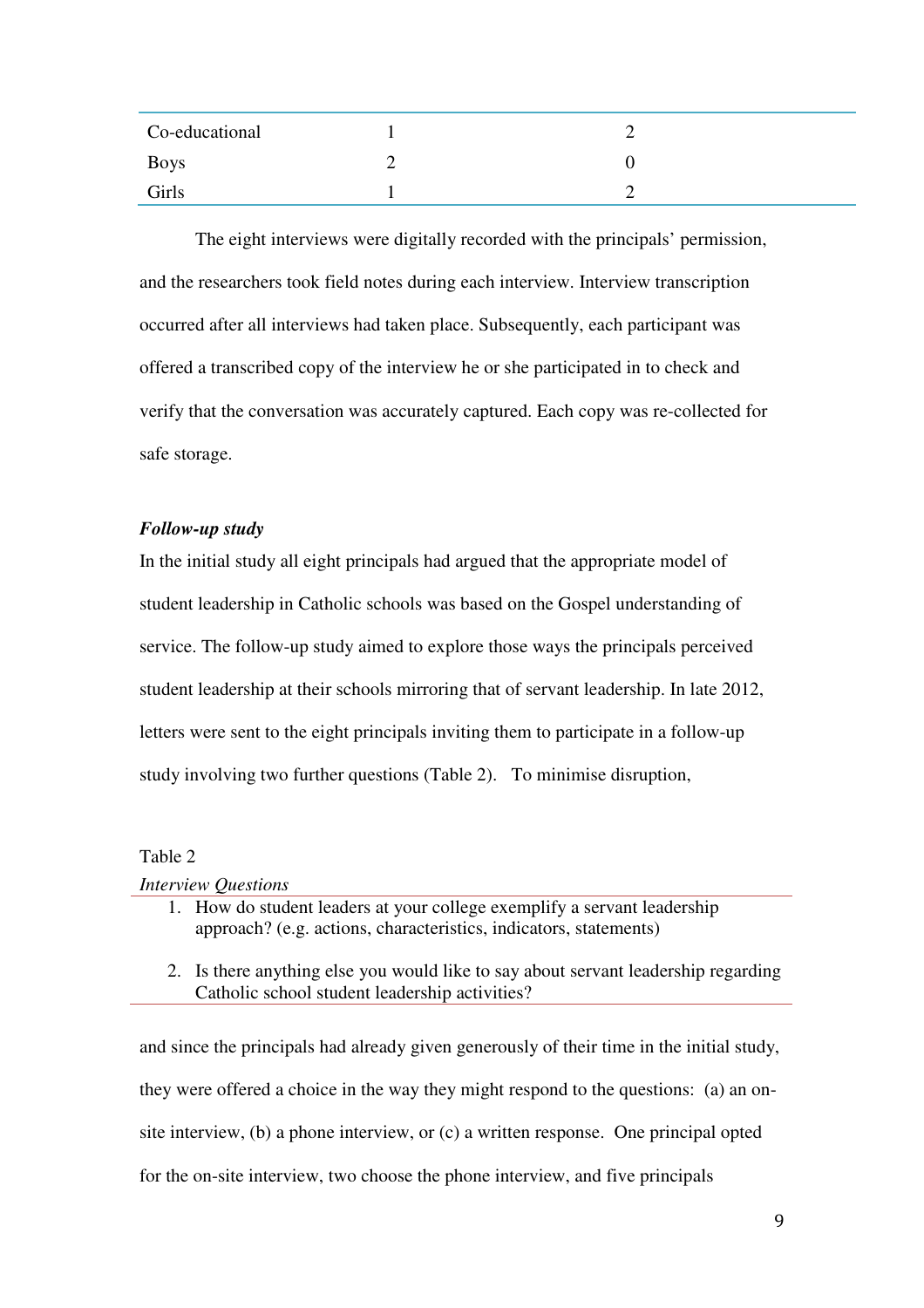completed written responses. The on-site interview was taped while notes were taken during the phone interviews. Transcripts were offered for verification. Data from the three interviews and five written responses were analysed and explored for common themes in line with the framework offered by Miles and Huberman (1994): data reduction, data display, and drawing and verifying conclusions. The findings from the research are presented below.

# **Findings**

The intention of this research was to explore the concept of service within student leadership programs at eight (8) secondary, Catholic schools. Specifically, through the use of two research questions the researchers sought to (a) identify what the principals considered to be manifestations of a servant leader approach by student leaders at their respective colleges, and (b) investigate the notion of servant leadership within Catholic, secondary schools. An analysis of the collected data generated four (4) key themes stemming from the research questions. These themes are: Demonstrating school values, contributing to school culture and identity, involvement in school activities, and fulfilling student leadership responsibilities. These themes are now reviewed below.

# *Demonstration of school values*

All principals interpreted the exemplification of servant leadership by student leaders as a demonstration of key school values. Specifically, principals spoke of the centrality of Jesus to the life of their respective schools, as well as core Gospel values lived out within the school community. Coupled with an understanding of Jesus'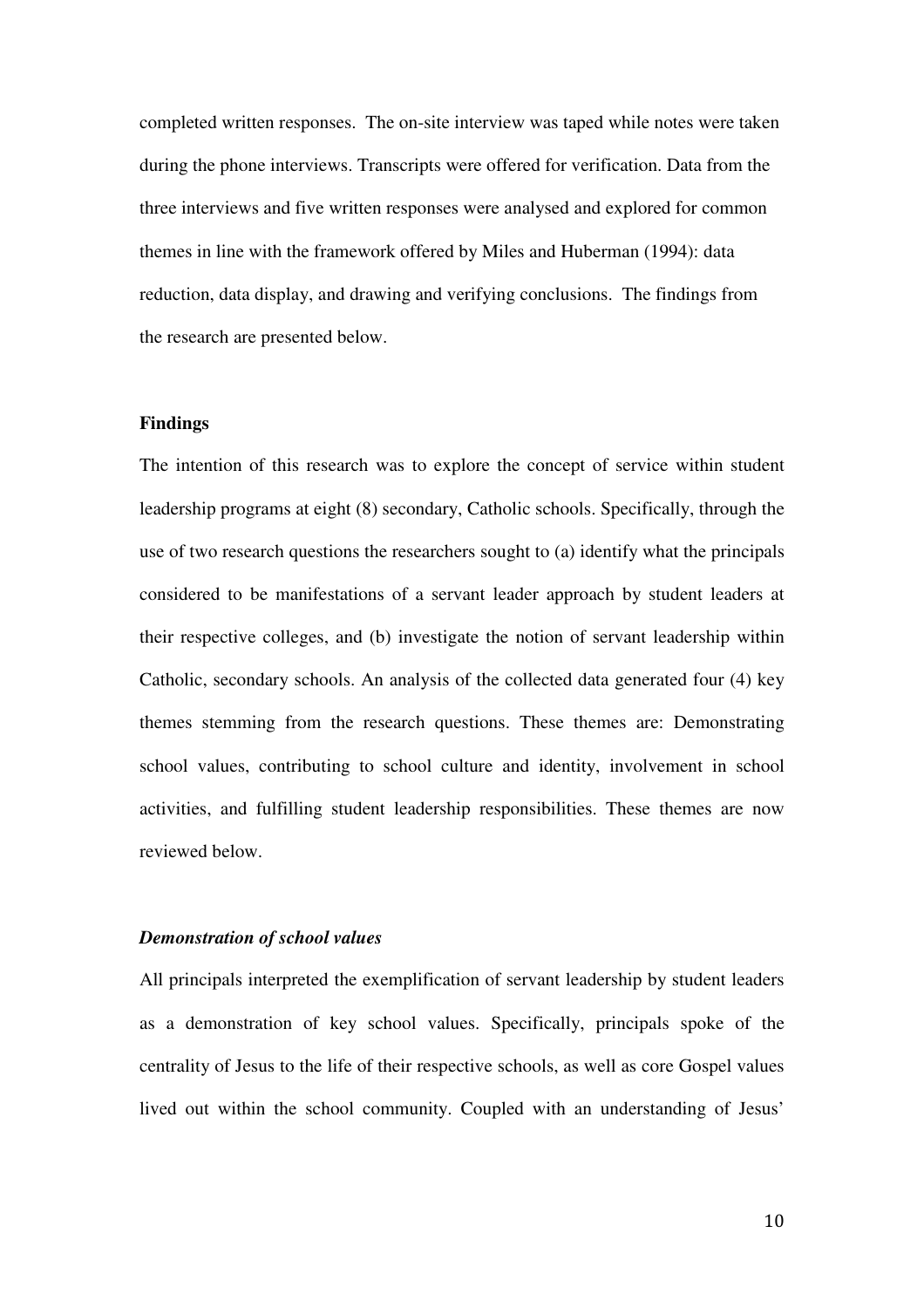preferred leadership style (i.e. servant leadership), these Gospel values acted as

'objectives' for student leaders to enliven. To amplify, one Principal stated:

 Service is a core value for our College (Mercy, Compassion, Excellence, Service, and Justice are our five (5) values. Each year we focus on one of these values and our model of Jesus and Catherine McAuley as servant leaders receives constant exposure.

In a similar vein, another principal commented:

 Within our College community there are six (6) House groups. Each House has a patron – a strong member of the Catholic faith who provided support and guidance for others following Christ's example of service. These patrons, together with our College patron, afford our students a wonderful example of how to live Christ's message of love for all.

One principal provided an example of how student leaders are able to enact roles of

service through servant leadership. She affirmed the prominent place of St.Vincent de

Paul within the school community, and described how between the House system,

Vinnies, and Mini-Vinnies, there are many opportunities for students to serve others.

Moreover, this principal offered:

 Each House has a mission, and every student within the House has the opportunity to do service work at a nominated organisation (e.g. agency, hospice, centre). For example, the Nairobi Mission is a whole College mission where students do hands-on experience working in orphanages in Africa. Our younger students do some amazing things for the Mission, like doing little jobs in their neighbourhood for money and then donating this money to the Mission.

Each principal had a similar comment to make regarding how students were given the opportunity to engage in servant leadership, both through deepening their understanding at a theoretical level (i.e. learning about the College's values, situated within a framework of Christianity) and operationalising this understanding through acts of service.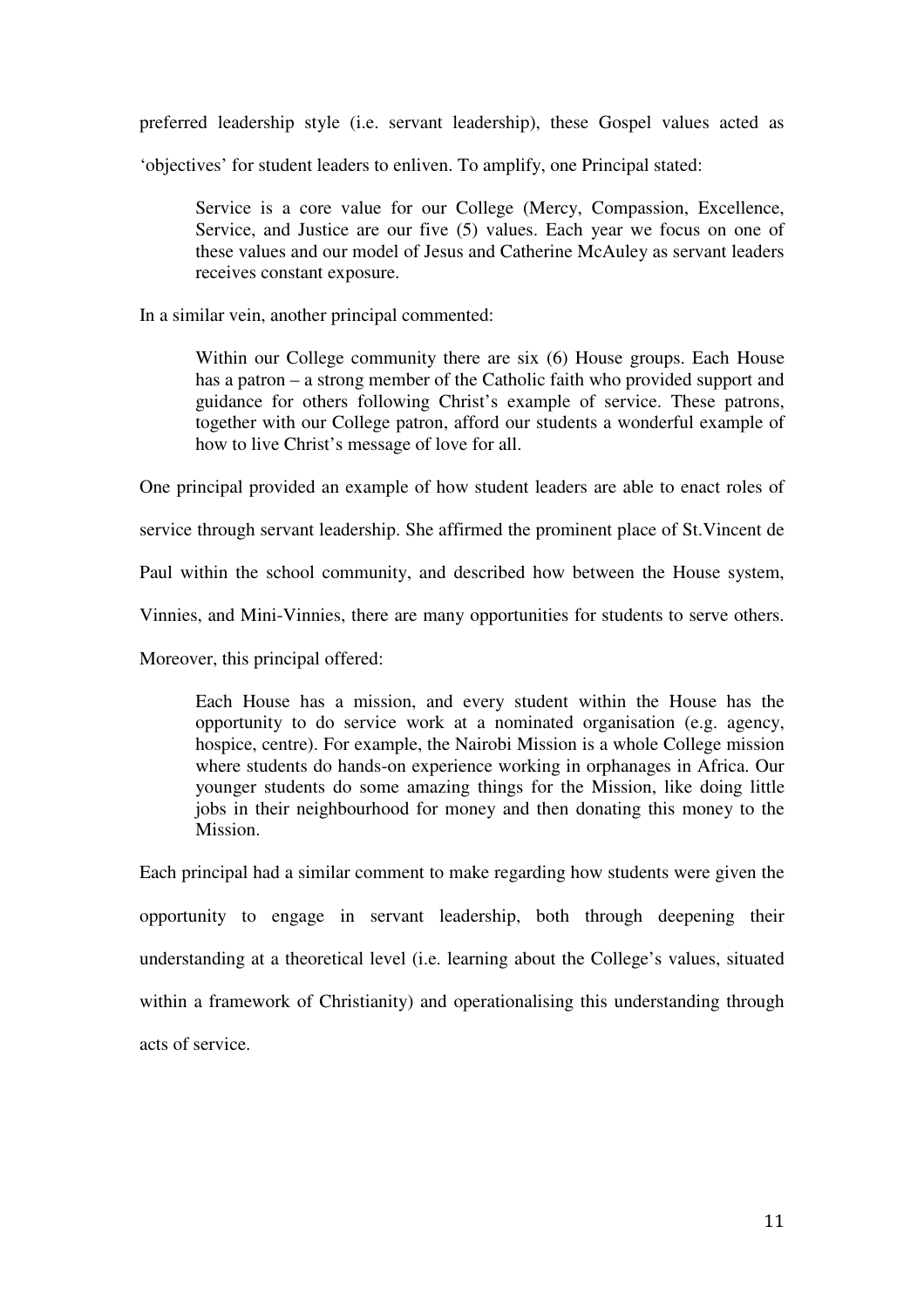# *Contributing to school culture and identity*

All principals understood the exemplification of servant leadership to be fundamental in contributing to school culture and identity. Specifically, one principal shared how the student leaders at her school promoted servant leadership within the school. She stated:

 In our College's Christian Service Learning program, the senior ministry leaders have taken up the challenge of helping not only those within our community, but also within the wider community. They work with other students to promote positive action in service of others, and this means having to walk with the poor and needy (e.g. the local soup kitchen, participating in Relay for Life, helping locals with gardening).

This principal also shared that students were introduced to the concept of servant during student leadership training sessions. She contended that "the Gospels form a significant part of the training process", and training sessions required students to reflect on the Gospel message as an inspiration to serve others. Together, the training sessions and opportunities to serve others – both grounded in a philosophy of service – had become part of this school's culture and identity within the community.

Another principal spoke of how his student leaders demonstrated a service approach towards leadership with the younger students. For instance, many activities on the Year 7 camp (including the student leadership training) were planned, conducted and evaluated by Year 12 students. Additionally, those relationships cultivated on camp were continued in Pastoral Care Group (PCG) once a week for the rest of the year. This principal also reported a real 'presence' of Year 12 students in the locker areas of younger students, and described this as "supervision by stealth, as well as an opportunity for them to build a relationship with the younger students". Grounded in a spirit of service, these actions significantly contributed to the identity and culture of the school.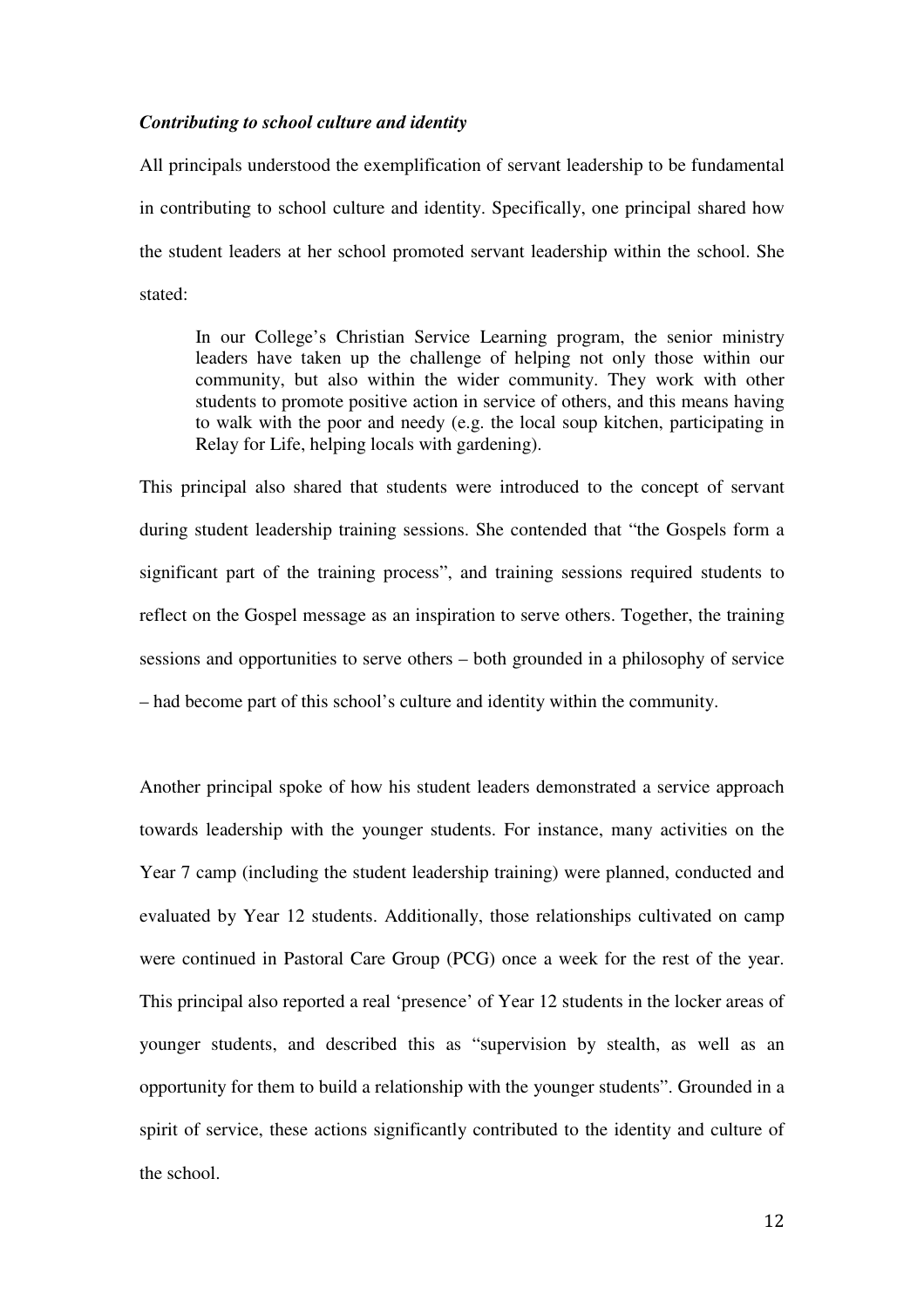### *Involvement in school activities*

All principals highlighted that student leaders were able to demonstrate a servant leadership by becoming involved in a myriad of school activities. To illustrate, one principal explained that student leaders are allocated portfolios (campus ministry, academic, music, sport) and, under the guidance of key staff in each of these areas, the students are then tasked with a number of service responsibilities. These responsibilities would typically include tasks such as: "tutoring students after school, coordinating Campus Ministry activities, taking roles in liturgies and retreats, conducting junior sports activity, serving in the canteen". In addition to this targeted service, all students at this school are encouraged to demonstrate leadership, and the provision of service is commonly understood to be a critical component of this leadership.

Another principal underscored how service learning projects engaged students in servant leadership activities. Specifically, she explained that service learning projects operate at each year level within the school, and the focus of each project was determined by the students in each respective year level. For instance, a group of students had worked for a year on the development of a reflective prayer garden for the school. According to this principal, the students chose "what service they thought the school needed, who had to be contacted (e.g. maintenance staff), and how their work could be communicated to the school community (a PowerPoint presentation at a whole school assembly)." In summary, this opportunity engaged leaders and nonleaders in an activity of service towards the school community.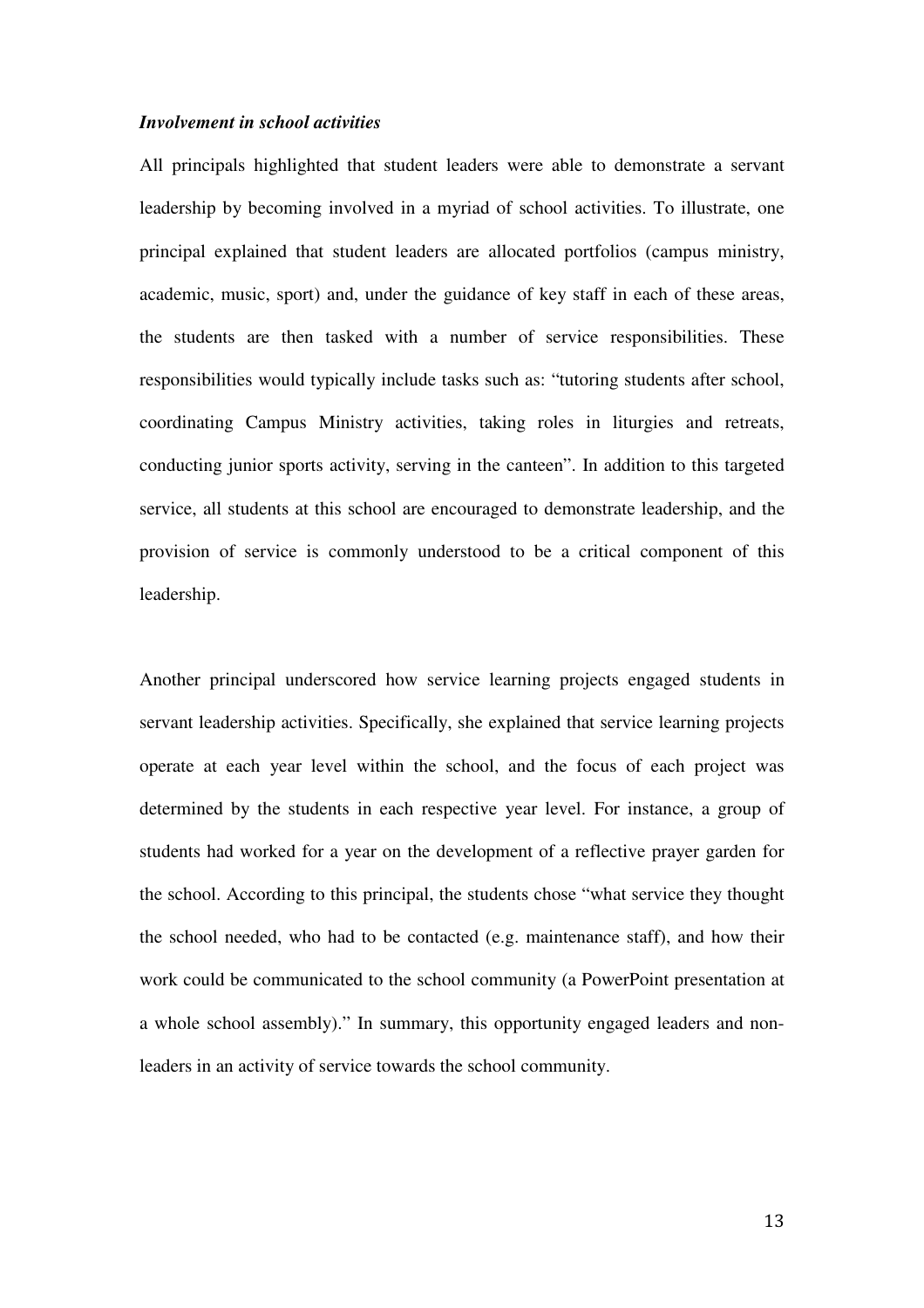### *Fulfilling student leadership responsibilities*

All principals stated that students demonstrated servant leadership by fulfilling their leadership responsibilities. One principal asserted that students provided "an example of service for others to follow, and being prepared to do the most mundane jobs (be seen to get their hands dirty)". These students were expected to attend meetings held in their own time, and to "always consider new and different ways of addressing and helping those in need". A second principal drew attention to the pledge taken by all senior leaders at the School's Award Night, in the year preceding their official appointment. This pledge commences with the words "We pledge that we will serve our community…". This statement is repeated by the same leaders at the Opening Mass. In addition to fulfilling the pledged words, this principal commented that it was a community expectation for these leaders to model the school's core values of compassion, courage, and respect through their service.

Four of the principals discussed how the use of student leadership portfolios assisted students in fulfilling their leadership responsibilities. Drawing upon an earlier comment regarding portfolios, the same principal highlighted the importance of leadership selection criteria to be based on demonstrable service to the school community. To elaborate, he stated that a senior student leader must have demonstrated a past history, and future commitment to, two categories of service. These categories are Core Service and Non-Core Service. Core service entails service conducted outside of home and school and meets one of the following categories: work with recognised charitable or service organisations, work with marginalised groups, and work within church or parish. Non-Core service requires students to volunteer for service activity at school, home, sports clubs, and other groups. Similar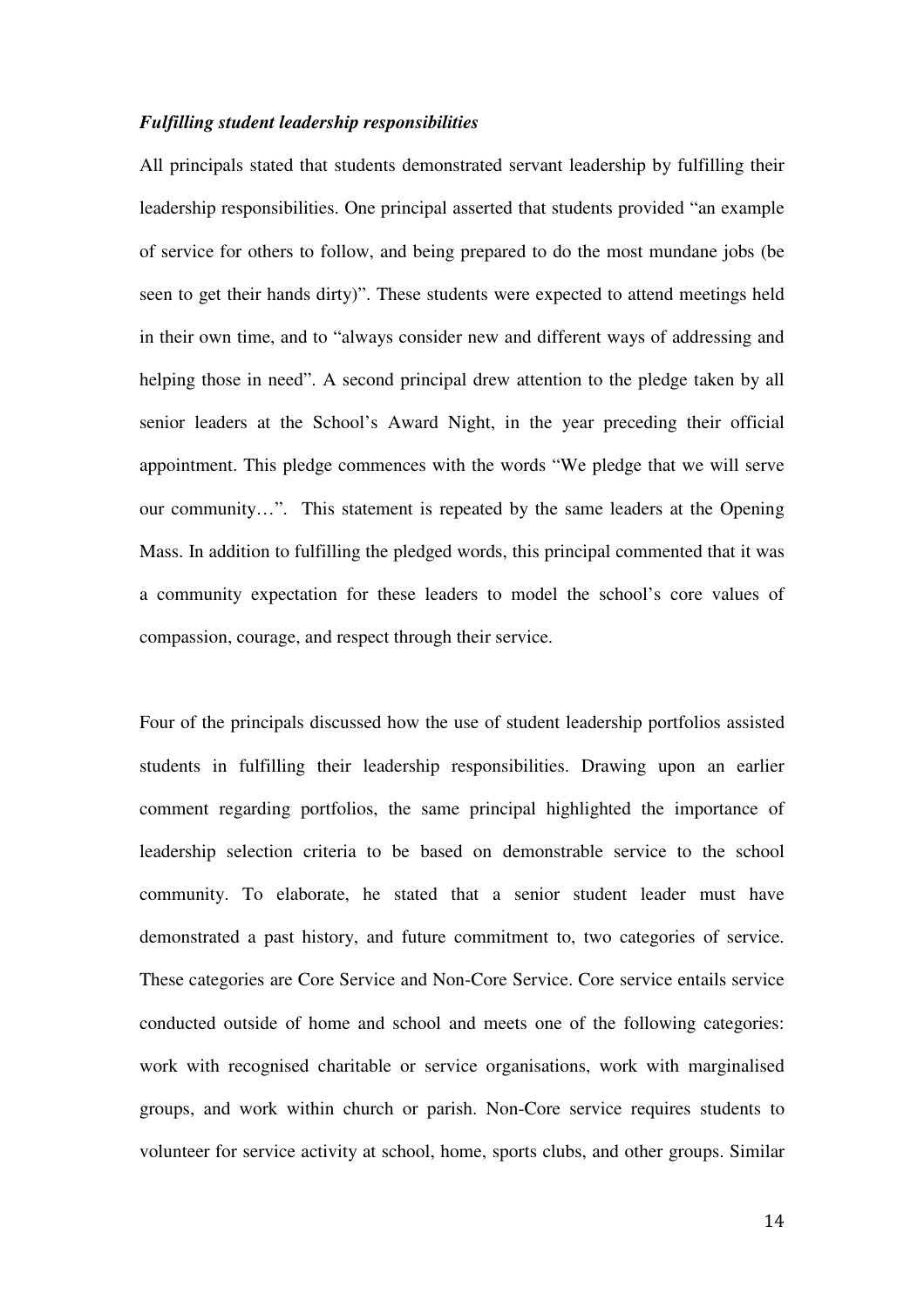sentiments regarding the development of a student 'track record' of servant leadership were expressed by other principals, who underscored the notion that Catholic leaders are called to serve, help others, and make a difference in the lives of others.

#### **Discussion**

The aim of this research project was to explore in what ways eight principals of Catholic secondary schools in the Perth metropolitan region saw student leaders in their schools exemplifying servant leadership. The data from the interviews categorised the principals' perceptions under four main themes. These were: Demonstration of school values; Contributing to school culture; Involvement in school activities, and; Fulfilling student leadership responsibilities. In their comments, the principals mainly considered their Year 12 student leaders.

Within the theme, Demonstration of school values, the principals stressed the centrality of Jesus to the life of their schools, indicated that Jesus' preferred leadership style was one of servant leadership and highlighted that student leaders engaged in servant leadership through acts of service. Specifically, the principals offered such examples as participation in the St Vincent de Paul Society, active involvement in the school House system, and outreach mission to the wider community. Such an approach clearly links with the understanding of Christian leadership as outlined by such authors as Edwards, (1987), Jolley (1997) and Tuohy and Coghlan (1999). Moreover, placing Jesus at the centre of the Catholic school aligns the principals closely with Catholic Church documentation (The Catholic School on the Threshold of the Third Millenium, 1997) as well as the Catholic Education Commission of Western Australia's Mandate Letter (2009).

15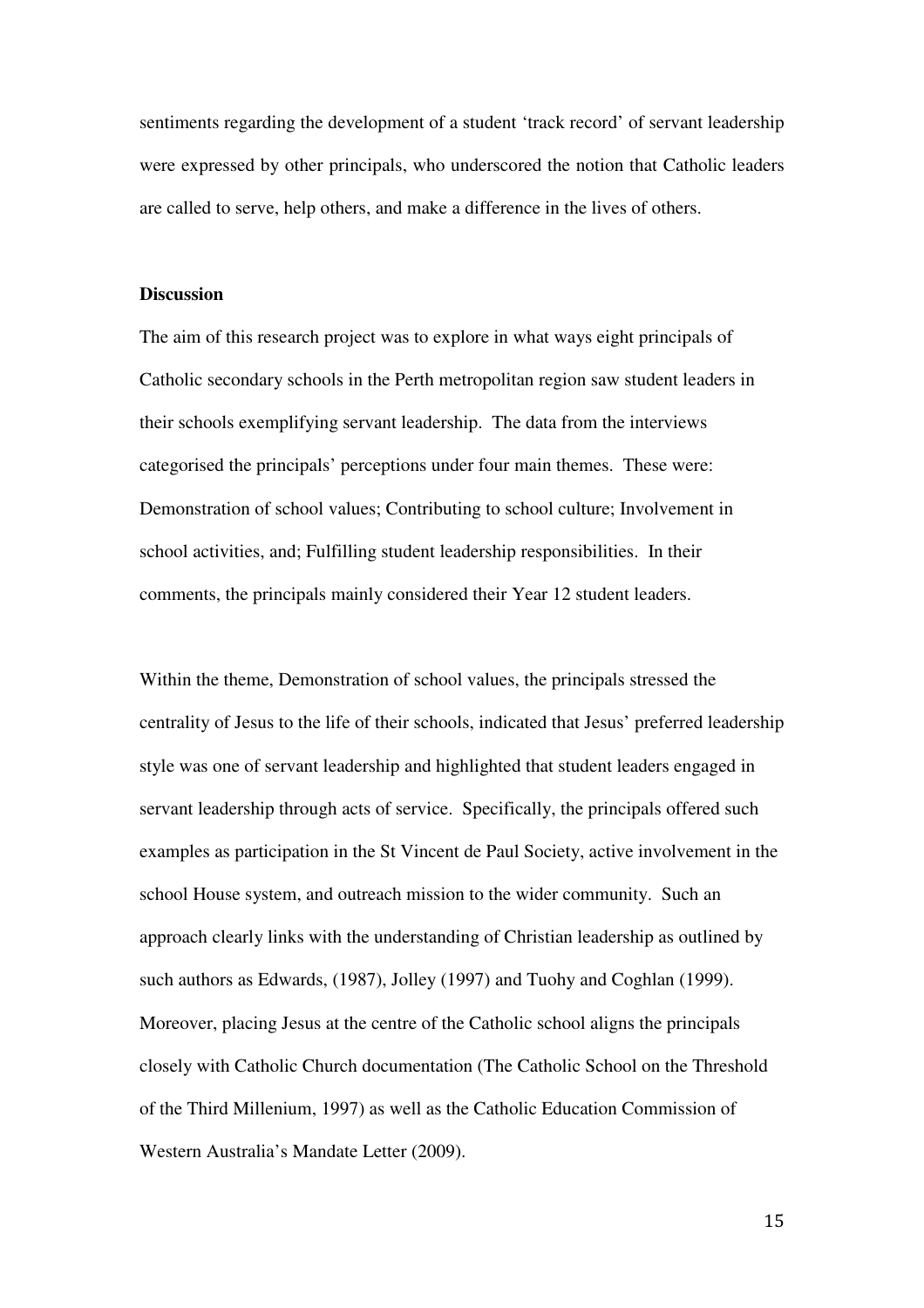All principals emphasised that operating out of a servant leadership model was essential in the development of school culture and identity. They believed that student leaders significantly contributed to school culture and identity through their leadership in Christian service-learning programs and the way they supported younger students. Service-learning is a well documented pedagogy for developing leadership characteristics in students (Youniss & Yates, 1997; Kaye, 2004; Lavery, 2007). Participating in service-learning can help students to develop as leaders who take initiative, solve problems, work in teams, and demonstrate their abilities while and by helping people (Kaye). Moreover, service-learning is a preferred methodology for Catholic schools (Lavery, 2007).

Under the theme, Involvement in school activities, all principals indicated that student leaders demonstrated servant leadership through their participation in innumerable school activities. One of the keys to such student involvement was the allocation of leadership portfolios. These portfolios highlighted leadership in campus ministry, academic, as well as cultural and sporting pursuits. Students were able to exercise their leadership skills through either running the portfolio or participating in the portfolio. In this way student leaders were able to exercise a significant role in the core business of the school – the education of children. Such an approach, moreover, is indicative of an inclusive model of student leadership highlighted by Fertman and Van Linden (1999) who argued that all middle school and high school students have the capacity to lead.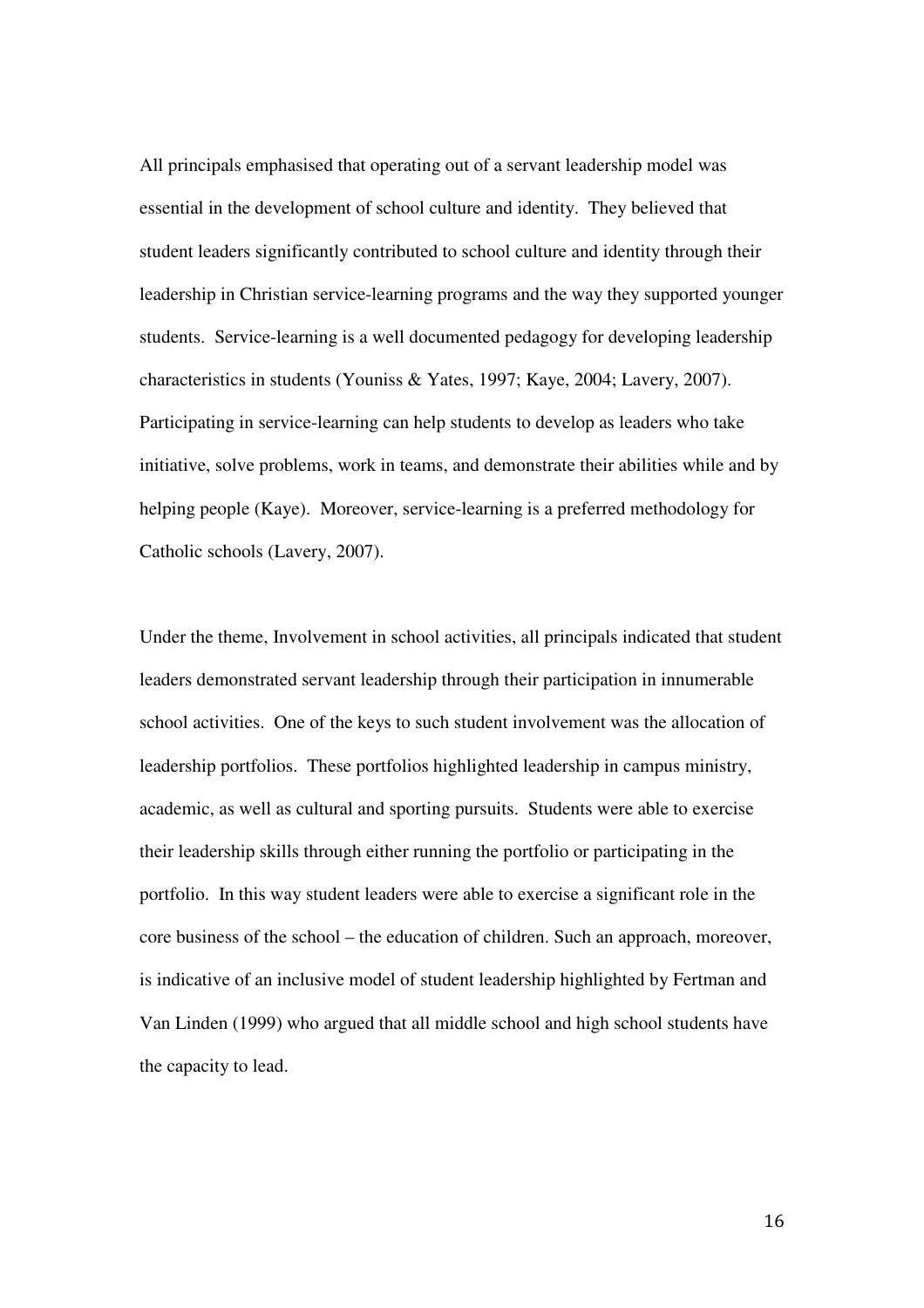Finally, principals believed that student leaders displayed servant leadership through fulfilling their leadership responsibilities. In many cases this involved students being prepared to "get their hands dirty" by undertaking some of the mundane leadership activities such as attending meeting in their own time. Having student leaders prepared to undertake the 'ordinary' leadership responsibilities provides a fine rolemodel, especially for younger students. Such an approach, moreover, has strong links with the literature on servant leadership (Blanchard & Hughes, 2005; Lopez, 1995). In particular, this focus on working for others is a key element inherent in a servant leadership approach.

The principals articulated two further issues pertaining to the four themes outlined above. Firstly, they noted the central place of servant leadership in the development and training of student leaders. That is, the notion of servant leadership based on service was explicitly presented to students as *the* way to exercise leadership. Secondly, a predisposition to service was an important criterion in any appointment of a student leader. As one principal noted, to be eligible for a senior student leadership role, students must have clearly demonstrated service to the school community, and the wider community, over a number of years. The manner in which the principals articulated these two issues indicated their belief in them as critical to any student leadership development (and appointment). Clearly the principals were ensuring that their respective school's philosophy of student leadership reflected the values of the school (Lavery & Hine, 2012).

17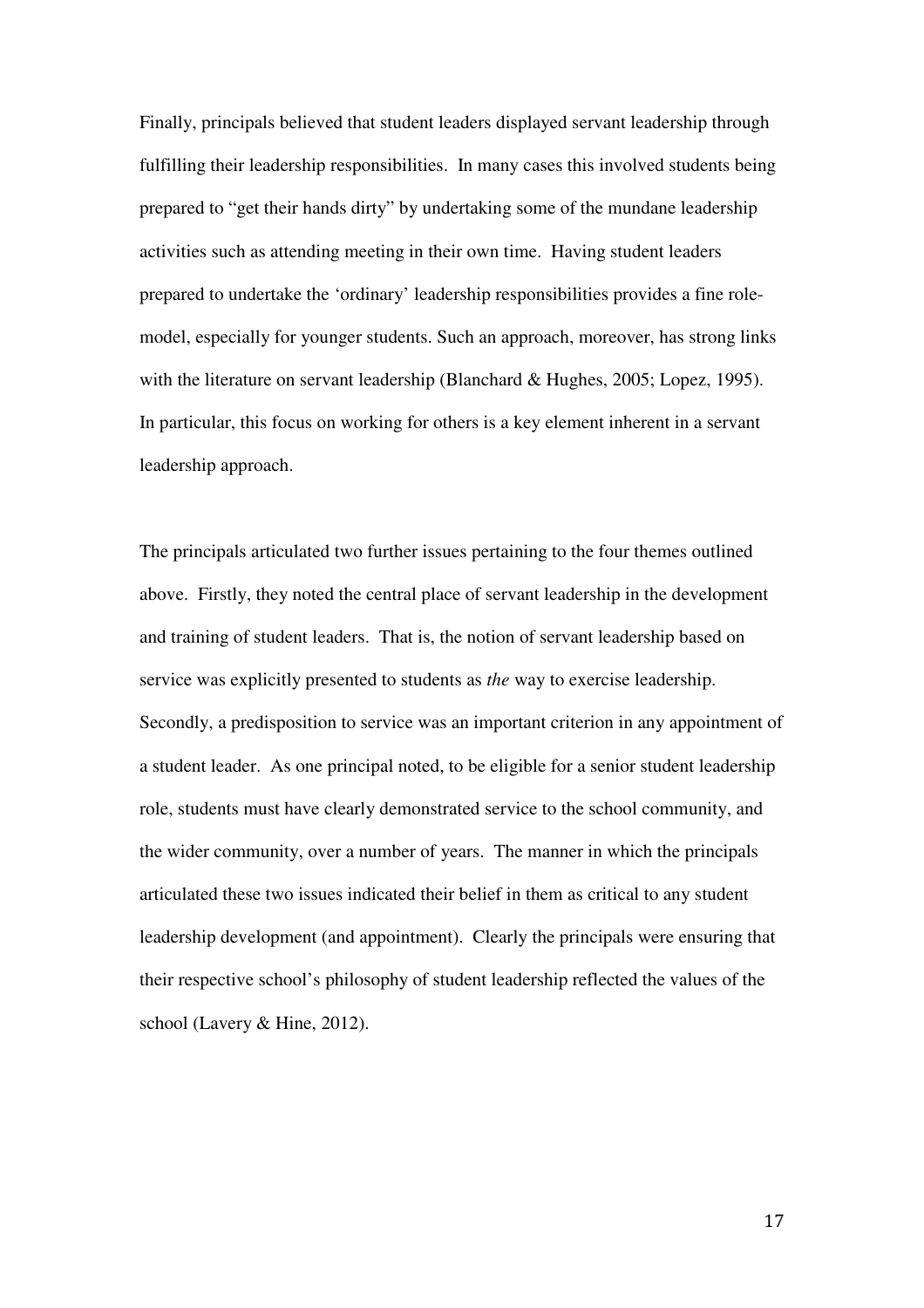### **Recommendations and Conclusion**

From the findings and discussion, it is evident that the eight principals surveyed believe servant leadership holds a prominent place within the student leadership programs at their respective secondary, Catholic schools. On the basis of these findings the authors make three (3) recommendations regarding servant leadership and student leadership within secondary Catholic schools. First, it is recommended that secondary Catholic education authorities actively promote and sustain the notion of servant leadership within student leadership programs. Such promotion may take the form of providing professional development modules for teachers and school leaders in establishing and facilitating student leadership initiatives within Catholic schools. This research has indicated the prominence of servant leadership within student leadership programs, and such programs hold many benefits for students and school communities. Second, the authors recommend to those responsible for student leadership within secondary Catholic schools to explore the potential for servicelearning programs to promote leadership activity and develop leadership skills among students. In addition to the confidence, skills, and experiences leadership opportunities afford youth, the Catholic view of leadership encourages participants to 'look beyond' themselves and minister to the needs of others through service. Third, it is recommended that principals in secondary Catholic schools examine the focus of the leadership programs in their schools to ascertain what extent the program's goals align with the charism, mission, or objects of the school. Secondary Catholic schools are in a strong position to foster a servant leadership approach within student leadership programs through the promotion of leadership activities based on serving others in the school community, and to the wider community.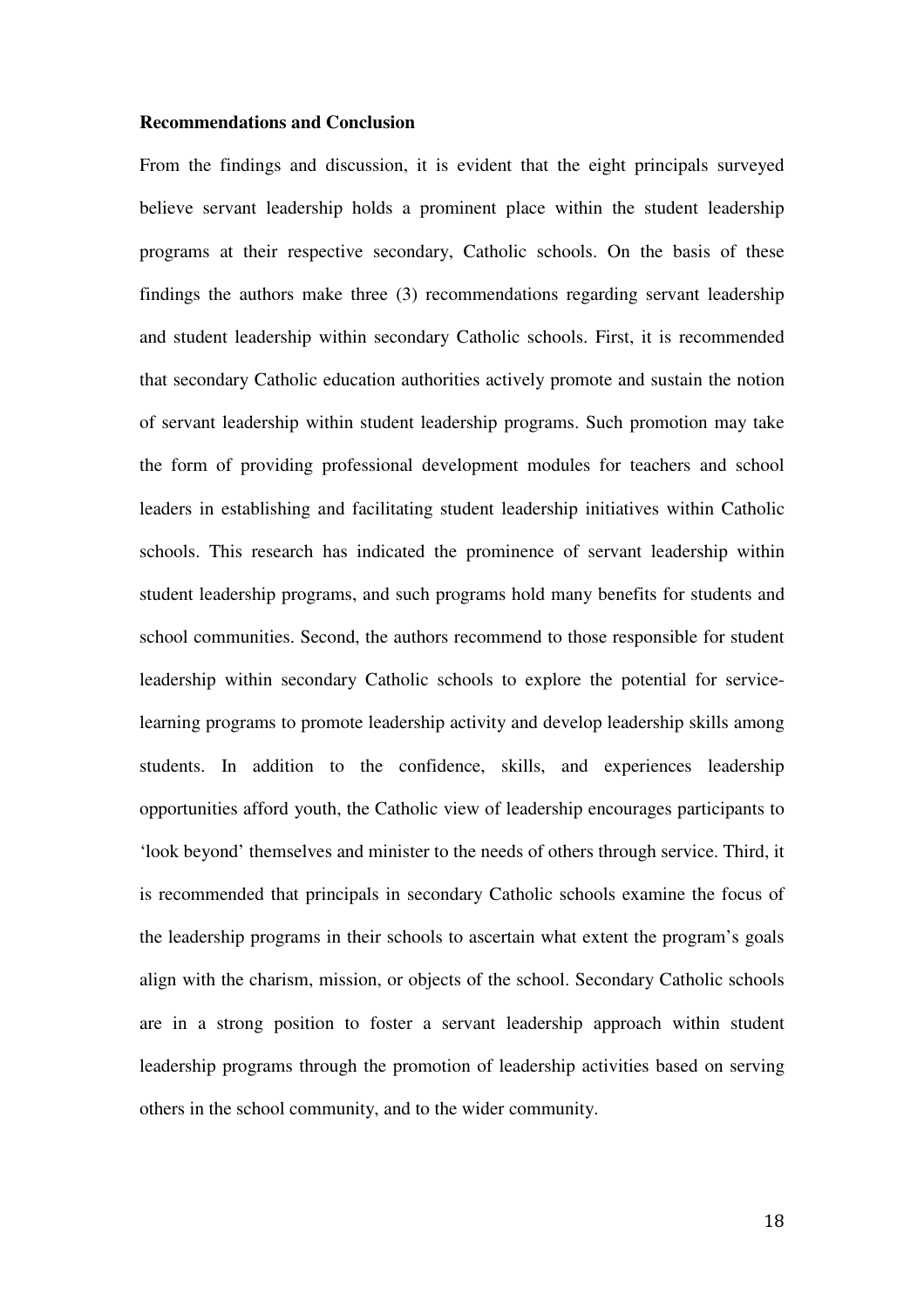Developing the leadership potential in students is an important responsibility of secondary schools. What form that leadership takes and those ways it is developed are issues worthy of consideration. For Catholic secondary schools, the model of student leadership needs to be based on service and exemplify the notion of servant leadership so clearly articulated and demonstrated by Jesus. Certainly this position was the one advocated by all eight of the Catholic school principals involved in the study. These school leaders plainly saw the importance of their respective schools producing young women and men prepared to lead through serving the school community, and the wider community, in the spirit of Jesus.

# **List of References**

- Barbuto, J.E., & Wheeler, D.W. (2006). Scale development and construct clarification of servant leadership. *Group & Organisation Management*, *31*(3), 300-326.
- Blanchard, K., & Hodges, P. (2005). *Lead like Jesus*. Tennessee: Thomas Nelson.
- Catholic Education Office of Western Australia (2009). *Mandate letter: 2009-2015*. Catholic Education Commission of Western Australia.
- Congregation for Catholic Education (1965). *Declaration on Christian education*. Retrieved from http://www.ewtn.com/library/councils/v2educ.htm
- Congregation for Catholic Education (1977). *The Catholic school*. Retrieved from http://www.vatican.va/roman\_curia/congregations/ccatheduc/documents/rc\_con \_ccatheduc\_doc\_19770319\_catholic-school\_en.html
- Congregation for Catholic Education (1988). *The religious dimension of education in a Catholic school.* Retrieved from http://www.vatican.va/roman\_curia/congregations/ccatheduc/documents/rc\_con \_ccatheduc\_doc\_19880407\_catholic-school\_en.html
- Congregation for Catholic Education (1997). *The Catholic school on the threshold of the third millenium.* Retrieved from http://www.vatican.va/roman\_curia/congregations/ccatheduc/documents/rc\_con \_ccatheduc\_doc\_27041998\_school2000\_en.html
- Edwards, D. (1987). *Called to be church in Australia*. Homebush, N.S.W.: St. Paul's Publications.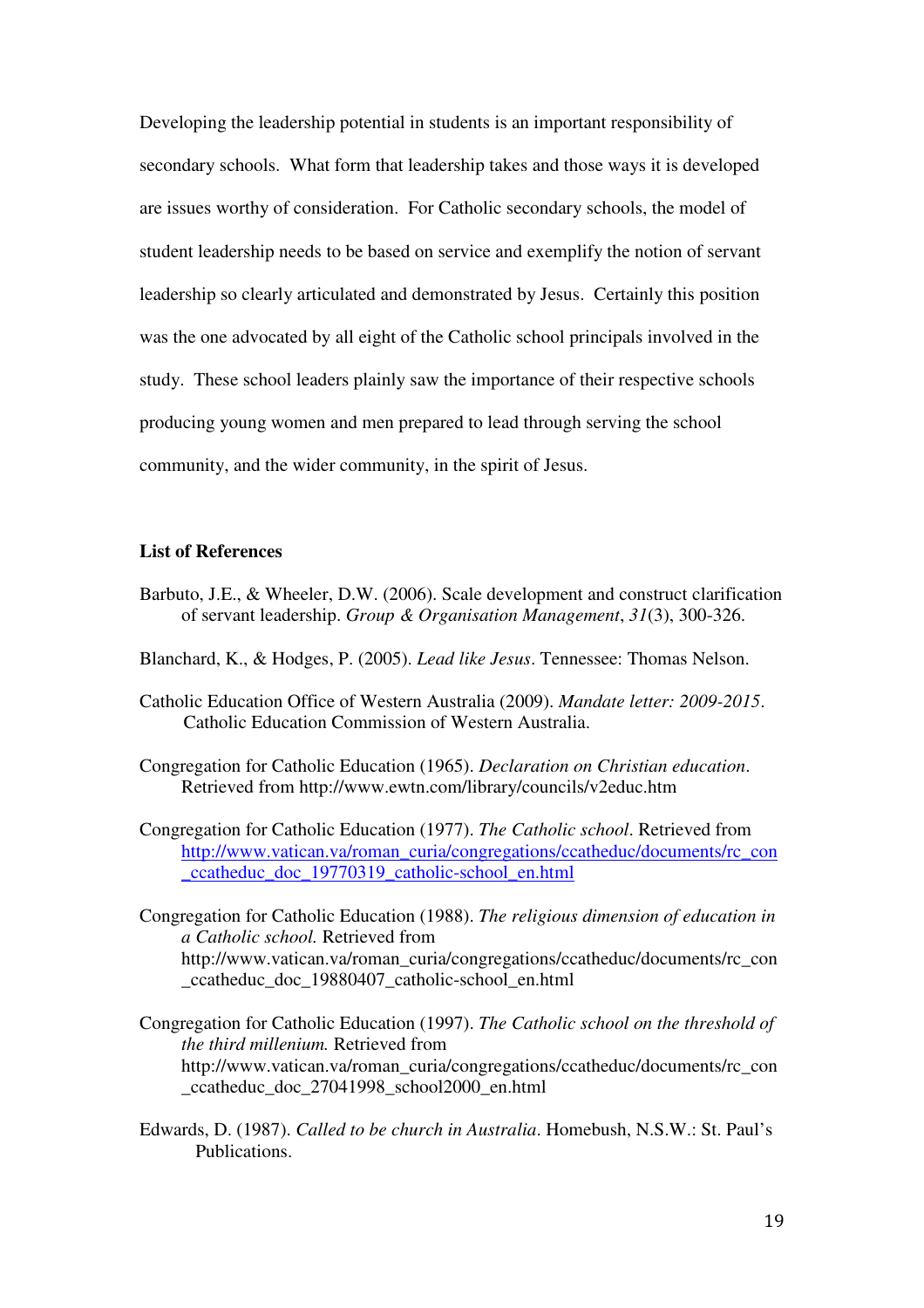- Fertman, C.A., & Van Linden, J.A. (1999). Character education for developing youth leadership. *National association of secondary principals bulletin, 83*(605), 9-15.
- Greenleaf, R. (1977). *Servant leadership*. New York: Paulist Press.
- Hine, G.S.C. (2011). Exploring the development of student leadership potential within a Catholic school: A qualitative case study. Unpublished Doctor of Philosophy thesis, Fremantle: The University of Notre Dame Australia.
- Jolley, J. (1997). Principal appraisal: A Christ-centred approach. In J. MacMahon, H. Neidhart & J. Chapman (Eds.), *Leading the Catholic school* (pp. 130-141). Melbourne: Spectrum Publications.
- Kaye, C. (2004). *The complete guide to service learning: Proven, practical ways to engage students in civic responsibility, academic curriculum and social action.*  Minneapolis: Free Spirit Publishing, Inc.
- Lavery, S.D. (2002). Student leadership in Catholic schools. *Catholic School Studies*, *75*(2), 39-40.
- Lavery, S.D. (2007). Developing student leadership through service learning. *Journal of Catholic School Studies*, *80*(2), 5-12.
- Lavery, S.D., & Hine, G.S.C. (2012). Principals: Catalysts for promoting student leadership in *Principal Matters 91*(Winter), 10-13.
- Lavery, S.D., & Neidhart, H. (2003). Year *12 students as leaders: An inclusive approach.* Refereed paper presented at AARE/NZARE Conference. Auckland. November 29-December 3.
- Leo, G. (2006). From fading stars to a brilliant constellation. *Principal Matters*, *67*(3), 24-27.
- Lineburg, M.Y., & Gearheart, R. (2008). Involving senior students in shared leadership. *Principal Matters*, *76*(3), 2-4.
- Lopez, I.O. (1995). Becoming a servant leader: The personal development path. In L. Spears (Ed.), *Reflections on leadership* (pp. 149-160). New York: John Wiley and Sons.
- Marzano, R.J., Waters, T., & McNulty, B.A. (2005). *School leadership that works: From research to results.* Alexandria: Association for Supervision and Curriculum Development.
- McLaughlin, D. (1997). Leadership in Catholic schools: A touchstone for authenticity. In J. McMahon, H. Neidhart, & J. Chapman (Eds.), *Leading the Catholic school* (pp. 8-28). Melbourne: Spectrum Publications.
- McNae, R. (2011) Student leadership in secondary schools: The influence of school context on young women's leadership perceptions, Leading and Managing,